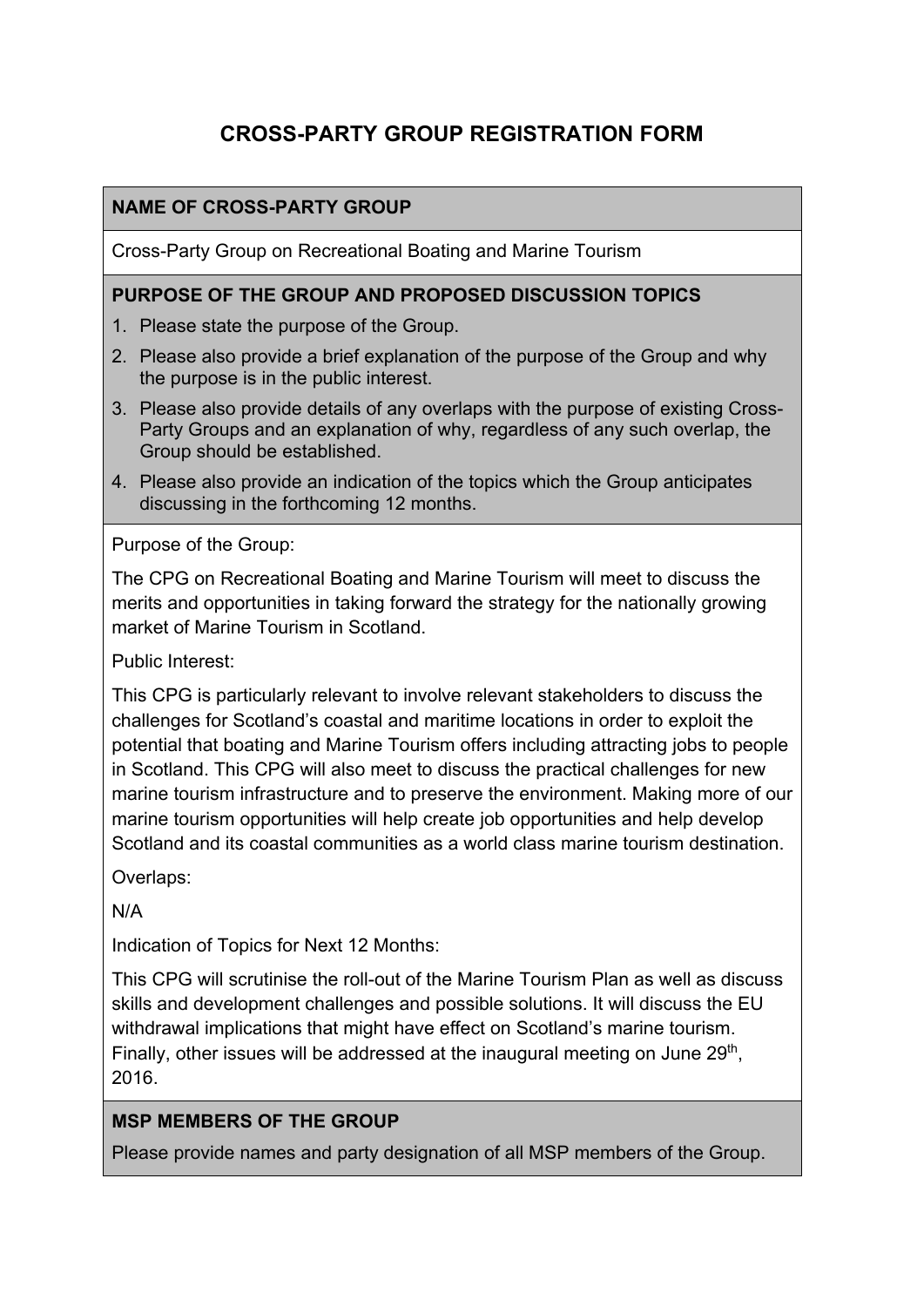Stuart McMillan (SNP), Jamie Greene (Scottish Conservatives and Unionists), Liam Kerr (Scottish Conservatives and Unionists), Lewis MacDonald (Labour), Liam McArthur (Lib Dems), John Finnie (Greens), Clare Adamson (SNP), Joan McAlpine (SNP)

## **NON-MSP MEMBERS OF THE GROUP**

For organisational members please provide only the name of the organisation, it is not necessary to provide the name(s) of individuals who may represent the organisation at meetings of the Group.

| <b>Individuals</b> | Mike McGregor, Richard Alexander, Andy Carnduff, Jim<br>McLachlan, John C Hamilton, Simon Limb, Andrew Rendle,<br>Richard Ballantyne, Kathy Gostick, Robert Welsh                                                                                                                                                                                                                                                      |
|--------------------|------------------------------------------------------------------------------------------------------------------------------------------------------------------------------------------------------------------------------------------------------------------------------------------------------------------------------------------------------------------------------------------------------------------------|
| Organisations      | RYA Scotland, Lochaber Chamber, Scottish Canals,<br>Edinburgh Boat Charters, Scottish Canoe Association,<br>SportScotland, Scottish Coastal Forum, Calmac, Portavadie<br>Marina, British Marine Scotland, Corpach Marina, University<br>of the Highlands and Islands, Scottish Tourism Alliance, Sail<br>Scotland, WHAM, Inverclyde Council, Moray Firth<br>Partnership, The Crown Estate, Skills Development Scotland |

## **GROUP OFFICE BEARERS**

Please provide names for all office bearers. The minimum requirement is that two of the office bearers are MSPs and one of these is Convener – beyond this it is a matter for the Group to decide upon the office bearers it wishes to have. It is permissible to have more than one individual elected to each office, for example, co-conveners or multiple deputy conveners.

| Convener               | <b>Stuart McMillan</b> |
|------------------------|------------------------|
| <b>Deputy Convener</b> | Liam Kerr              |
| Secretary              | <b>RYA Scotland</b>    |
| <b>Treasurer</b>       |                        |

### **FINANCIAL BENEFITS OR OTHER BENEFITS**

Please provide details of any financial or material benefit(s) the Group anticipates receiving from a single source in a calendar year which has a value, either singly or cumulatively, of more than £500. This includes donations, gifts, hospitality or visits and material assistance such as secretariat support.